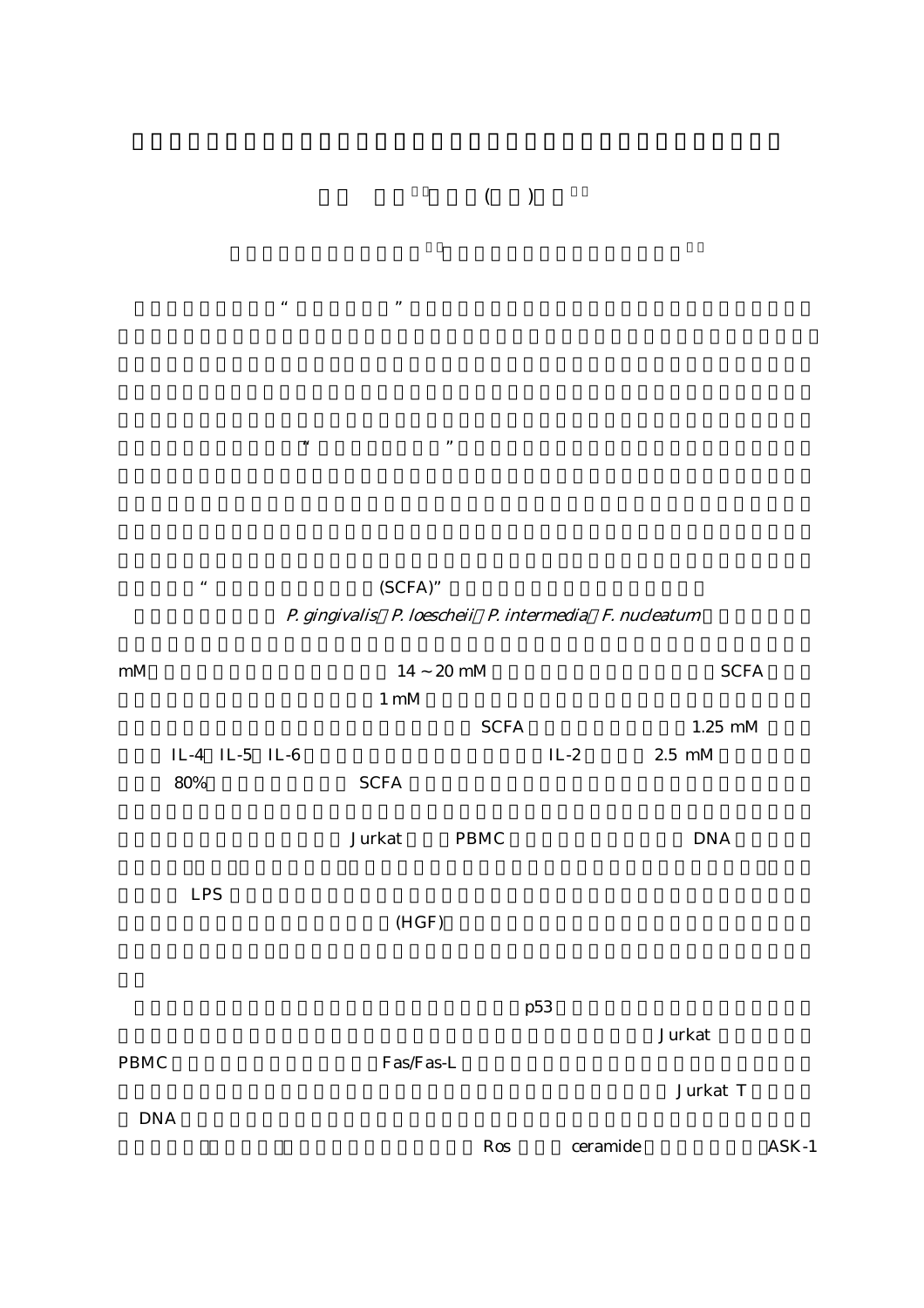$\rm ERK$ ークストラン酸化 INK cytochrome c  $\alpha$ spase-9 -8 -6 -3  $\alpha$ spase-8  $\alpha$ Bax Bcl-2 caspase caspase caspase  $HGF$ IL-6 IL-8 IL-11  $5 \text{ mM}$ IL-6 IL-11 細胞アポトーシス誘導阻害効果が強いことが判明した。また、HGF シートを用いた共存培養で  $5 \text{ mM}$  and  $3 \text{ HGF}$ CD44 VLA-2 (CD49b)  $VLA-5$   $(CD49e)$  HGF direct indirect こんじょう indirect にほんしゃ はんしゃ はんしん はんしゃ はんしゅう はんしゅう はんしゅう はんしゅう はんしゃ はんしゅう はんしゅう はんしょく はんしゃ はんしゃ はんしゃ  $SCFA$ 上皮や HGF が酪酸の侵入、およびその為害作用からT細胞を保護し、局所免疫応答維持に寄与  $HGF$  $\mathfrak{m}$  $\blacksquare$ 

1) Kurita-Ochiai T., Ochiai K. et al. (1999) Infect. Immun., 67, 22-29.

2) Kurita-Ochiai T., Ochiai K. et al. (2000) J. Dent. Res., 79, 1948-1954.

3) Kurita-Ochiai T., Ochiai K. (2001) Clin. Diagos. Labo. Immunol., 8, 325-332.

4) Kurita-Ochiai T., Ochiai K. et al. (2002) Infect. Immun., 70, 2361-2367.

5) Kurita-Ochiai T., Ochiai K. et al. (2003) J. Immunol., 171, 3576-3584.

6) Kurita-Ochiai T., Ochiai K. et al. (2004) Infect. Immun., 72, 5947-5954.

101-8310 1-8-13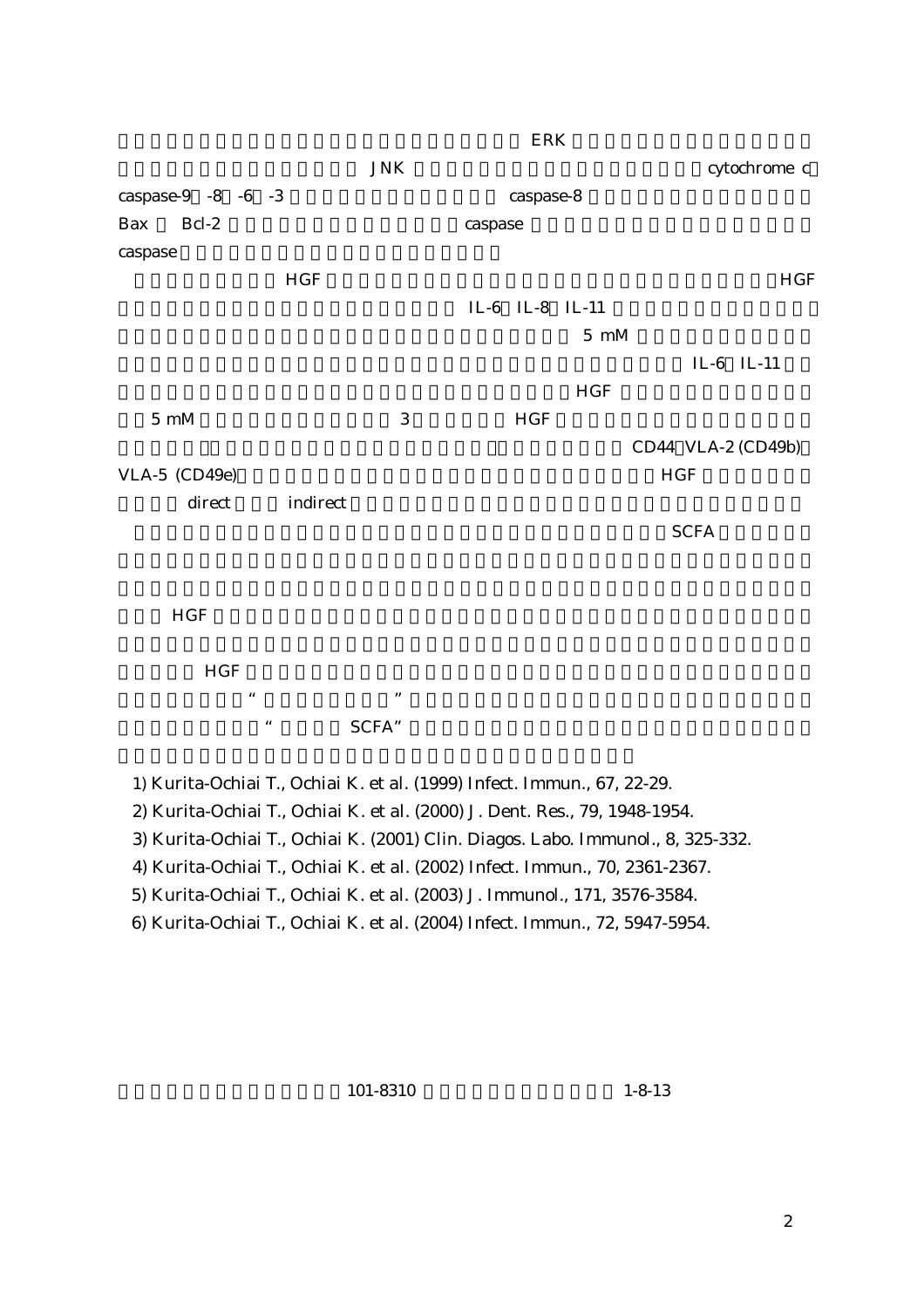## **Short chain fatty acid-induced apoptosis modulates immunoresponse ; Role of cell-cell communication in inhibiting butyric acid-induced T-cell apoptosis.**

Kuniyasu Ochiai<sup>1)</sup> and Tomoko Kurita-Ochiai<sup>2)</sup>

<sup>1)</sup> Department of Microbiology, Nihon University School of Dentistry, Kanda-Surugadai, Chiyoda-ku, Tokyo 101-8310 and  $^{2}$  Department of Microbiology, Nihon University School of Dentistry at Matsudo, Matsudo-shi, Chiba-ken, 271-8587, Japan,

Recently, it was reported that periodontal disease patients became sick with asteriosclerosis, cardiac infarction and pneumonia at high rates on the basis of extensive examination in the United States. Furthermore, it was proved that periodontal disease was related to premature birth, birth of a low weight of newborn and diabetes. These phenomena suggest that periodontpathic bacteria that cause periodontal disease, local chronic disease, could be not only a source of focus infection, but also holding resources of inflamed materials. The mechanism of periodontal disease was very complicated and falling illness and its progress is related to the immunological imbalance.

It is recognized that periodontal diseases are infectious and that periodontal tissue breakdown results from the interaction of specific anaerobic bacteria , namely, *Porphyromonas*, *Prevotella*, and *Fusobacterium* spp., and host immune mechanisms. These bacteria produce and elaborate variety of virulence factors such as proteases, LPS, and fimbriae. The respective metabolisms of the bacteria are also characterized by the production of an identifiable fingerprint of short-chain fatty acids (SCFA), which are major by-products of anaerobic metabolism. Our study demonstrated that SCFA, especially butyric acid (BA), present in the culture filtrates of *Porphyromonas gingivalis*, *Prevotella loescheii*, and *Fusobacterium nucleatum*, greatly inhibit T- and B-cell proliferation and cytokine production. On the basis of our results showing that from 13.3 to 26.8 mM of BA was detected in culture filtrates from these bacteria, along with a previous study showing that BA concentrations in subgingival plaque from periodontitis sites could reach 14.4 mM. Other reports revealed that SCFA is a causative agent in gingival inflammation. BA is also known released by colonic bacteria and administrated therapeutically in inflammatory bowel diseases, and exerts immunomodulatory properties.

We reported that butyric acid induce apoptosis in murine thymocytes, splenic T cells, human Jurkat T cells and human peripheral blood T cells. To determine the apoptotic signaling pathway induced by BA, we investigated the contribution of reactive oxygen species (ROS), mitochondria, ceramide and mitogen-activated protein kinases in BA-induced human Jurkat cell apoptosis. Our results indicate that BA-induced T cell apoptosis is mediated by ceramide production, ROS synthesis in mitochondria, and JNK activation in the mitogen-activated protein kinase cascade.

We previously demonstrated that human gingival fibroblasts (Gin 1 cells, HGF) rescue BA-induced T-cell apoptosis via the proinflammatory cytokines such as IL-6 and IL-11, which were produced in